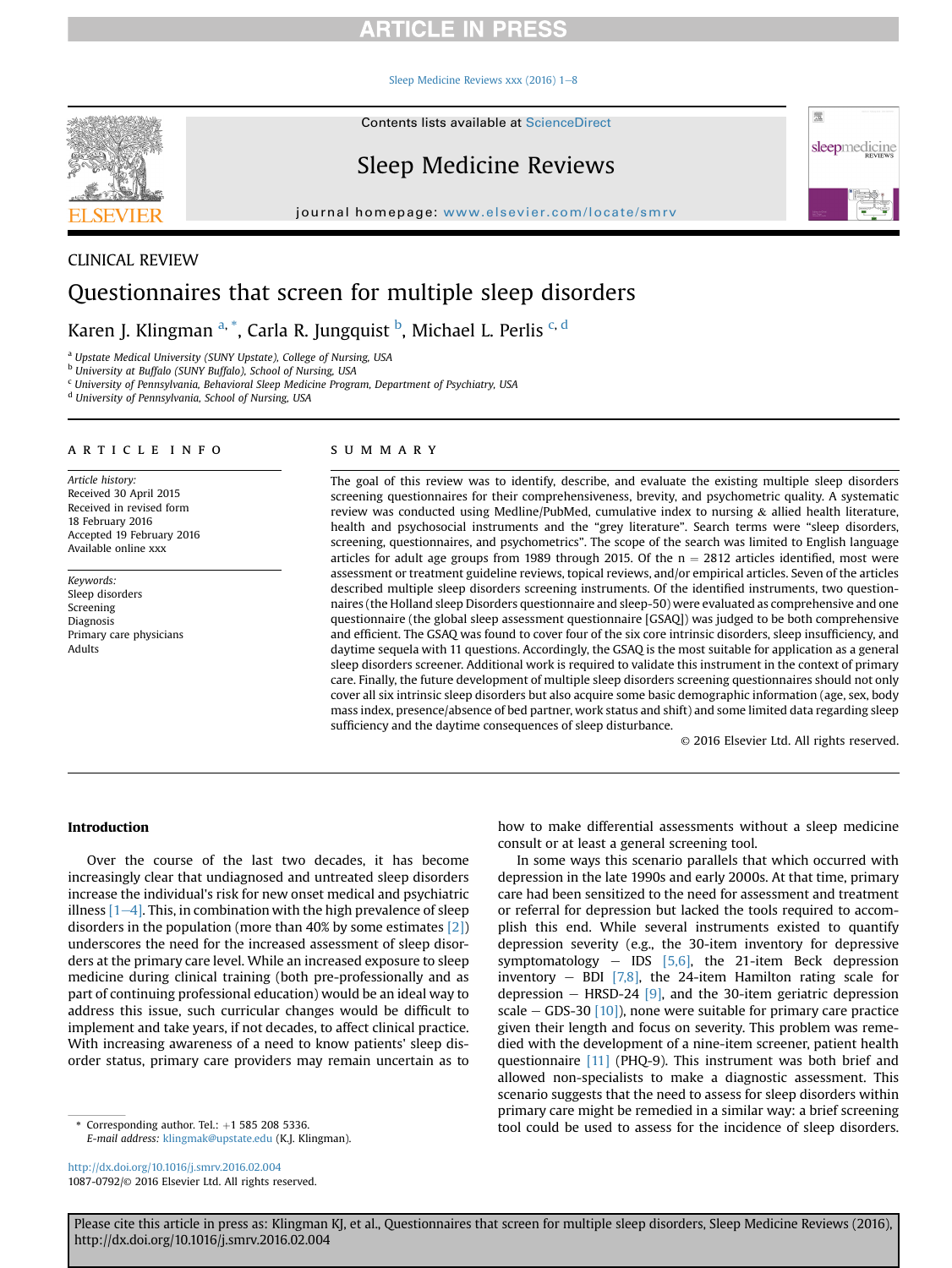2 **Example 2** K.J. Klingman et al. / Sleep Medicine Reviews xxx (2016) 1-8

| List of abbreviations |                                                              | <b>ISDI</b><br><b>IRLS</b> | Iowa sleep disturbances inventory<br>international restless legs scale |
|-----------------------|--------------------------------------------------------------|----------------------------|------------------------------------------------------------------------|
| AASM                  | American Academy of Sleep Medicine                           | ISI                        | insomnia severity index                                                |
| ASPS                  | advanced sleep phase syndrome                                | MeSH                       | medical subject headings                                               |
| <b>AUC</b>            | area under the curve                                         | n/a                        | not applicable or not available                                        |
| ASQ.                  | Auckland sleep questionnaire                                 | NAR                        | narcolepsy                                                             |
| CINAHL                | cumulative index to nursing $\&$ allied health literature    | <b>NCSDR</b>               | National Center on Sleep Disorders Research                            |
| <b>BDI</b>            | Beck depression inventory                                    | <b>NINDS</b>               | National Institute of Neurological Disorders and Stroke                |
| BMI                   | body mass index                                              | <b>NSF</b>                 | National Sleep Foundation                                              |
|                       | COSMIN consensus-based standards for the selection of health | OSA.                       | obstructive sleep apnea                                                |
|                       | measurement instruments                                      | PAR                        | parasomnias                                                            |
| CRSD                  | circadian rhythm sleep wake disorders                        | <b>PDF</b>                 | portable document format                                               |
| <b>DSM</b>            | diagnostic and statistical manual of mental disorders        | PHO                        | patient health questionnaire                                           |
| <b>DSPS</b>           | delayed sleep phase syndrome                                 | <b>PSQI</b>                | Pittsburgh sleep quality index                                         |
| <b>ESS</b>            | Epworth sleepiness scale                                     | pt                         | patient                                                                |
| <b>GSAQ</b>           | global sleep health assessment questionnaire                 | <b>RLS</b>                 | restless legs syndrome                                                 |
| <b>GDS</b>            |                                                              | ROC                        |                                                                        |
|                       | geriatric depression scale                                   |                            | receiver operator characteristic curve                                 |
| HaPI                  | health and psychosocial instruments                          | <b>SBSM</b>                | Society of Behavioral Sleep Medicine                                   |
| <b>HRSD</b>           | Hamilton rating scale for depression                         | SD                         | sleep disorders                                                        |
| <b>HSDO</b>           | Holland sleep disorders questionnaire insomnia               | SDO                        | sleep disorders questionnaire                                          |
| <b>ICSD</b>           | international classification of sleep disorders              | SOAW                       | sleep questionnaire and assessment of wakefulness                      |
| <b>IDS</b>            | inventory for depressive symptomatology                      | SSC                        | sleep symptom checklist                                                |
| <b>INS</b>            | insomnia                                                     | <b>STOP</b>                | snore, tired, observed, pressure                                       |
|                       |                                                              |                            |                                                                        |

This prospect, however, is complicated by the need to assess not one illness, but several which encompass the core sleep disorders (or classes of disorders) including insomnia, sleep disordered breathing, circadian rhythm disorders, restless legs syndrome/periodic leg movements of sleep, parasomnias and narcolepsy.

At present, there are a variety of single condition measures available (e.g., the insomnia severity index  $-$  ISI [\[12\]](#page-7-0), the Berlin questionnaire for sleep apnea [\[13\],](#page-7-0) the STOP (snore, tired, observed, pressure) questionnaire for sleep apnea [\[14\]](#page-7-0), the International restless legs syndrome rating scale  $-$  IRLS [\[15\],](#page-7-0) and Epworth sleepiness scale  $-$  ESS [\[16\]](#page-7-0)). These instruments, however, were created for use by specialists to assess the severity of specific disorders and are not practical to use in combination for screening. The only well-known, and well-studied, global instrument pres-ently in use is the Pittsburgh sleep quality index (PSQI) [\[17\]](#page-7-0). This instrument, while the first of its kind and useful for the quantification of global sleep disturbance severity, was not intended to be used as a stand-alone screening tool by non-sleep professionals. Thus, what is needed is a "one page" instrument that can be completed by patients and provide the primary care clinician with an easy way to discern 1) which presenting complaints map onto specific sleep disorders and 2) whether the sleep complaints are of a severity and/or frequency to warrant treatment and/or referral. The present review was undertaken to identify what instruments are presently available to assess multiple sleep disorders, and which do so in a manner that is suitable for use in primary care.

## Methods

This analysis first identified candidate questionnaires by reviewing the literature and then appraised questionnaires for potential usefulness in primary care.

## Literature review

A review of the literature was conducted using databases (Medline/PubMed, CINAHL – cumulative index to nursing  $\&$  allied health literature, and HaPI - health and psychosocial instruments) and "grey literature" (information presented in academic, government, foundation, and industry reports). The database search terms were: a) sleep disorder AND diagnosis, b) sleep disorder AND psychometric\*, c) sleep disorder AND questionnaire, d) sleep disorder AND screen\*, and (e) sleep disorder AND validation (where \* indicates a wildcard to allow for multiple word endings). The search was restricted to English language articles for all adult age groups (ages  $18+$ ) from 1989 through 2015. Grey literature was searched for "sleep questionnaire" with both Google and Google Scholar. Additional sources for grey literature were the National Guideline Clearinghouse (search term "sleep disorder") [\[18\],](#page-7-0) Centers for Disease Control and Prevention National Health and Nutrition Examination Survey website (question items related to sleep) [\[19\],](#page-7-0) and the American Academy of Sleep Medicine website (search term "sleep disorder") [\[20\].](#page-7-0) Date of last search for grey literature was March 25, 2015.

Articles/questionnaires with studies that met the following criteria were included for subsequent feature assessment and appraisal  $-$  the screening instrument: 1) was based on self-report, 2) assessed at least three sleep disorders, and 3) was evaluated psychometrically. Articles were excluded if the studies focused primarily on specific diseases, if they were reviews or practice guideline papers, or if they described structured interview procedures. Reference lists from included database articles were also scanned. Following review of this search strategy with a health sciences librarian, MeSH (medical subject headings) terms "sleep disorders", "sleep disorders, intrinsic", "sleep disorders, circadian rhythm", and "dyssomnias" were also searched using PubMed (advanced search builder). The resulting list of candidate questionnaires proposed for feature assessment was then reviewed by two experts in the field of sleep medicine to identify possiblymissed questionnaires.

## Quality appraisal

Questionnaires were assessed for their practicality and psychometric soundness. Practicality was assessed in terms of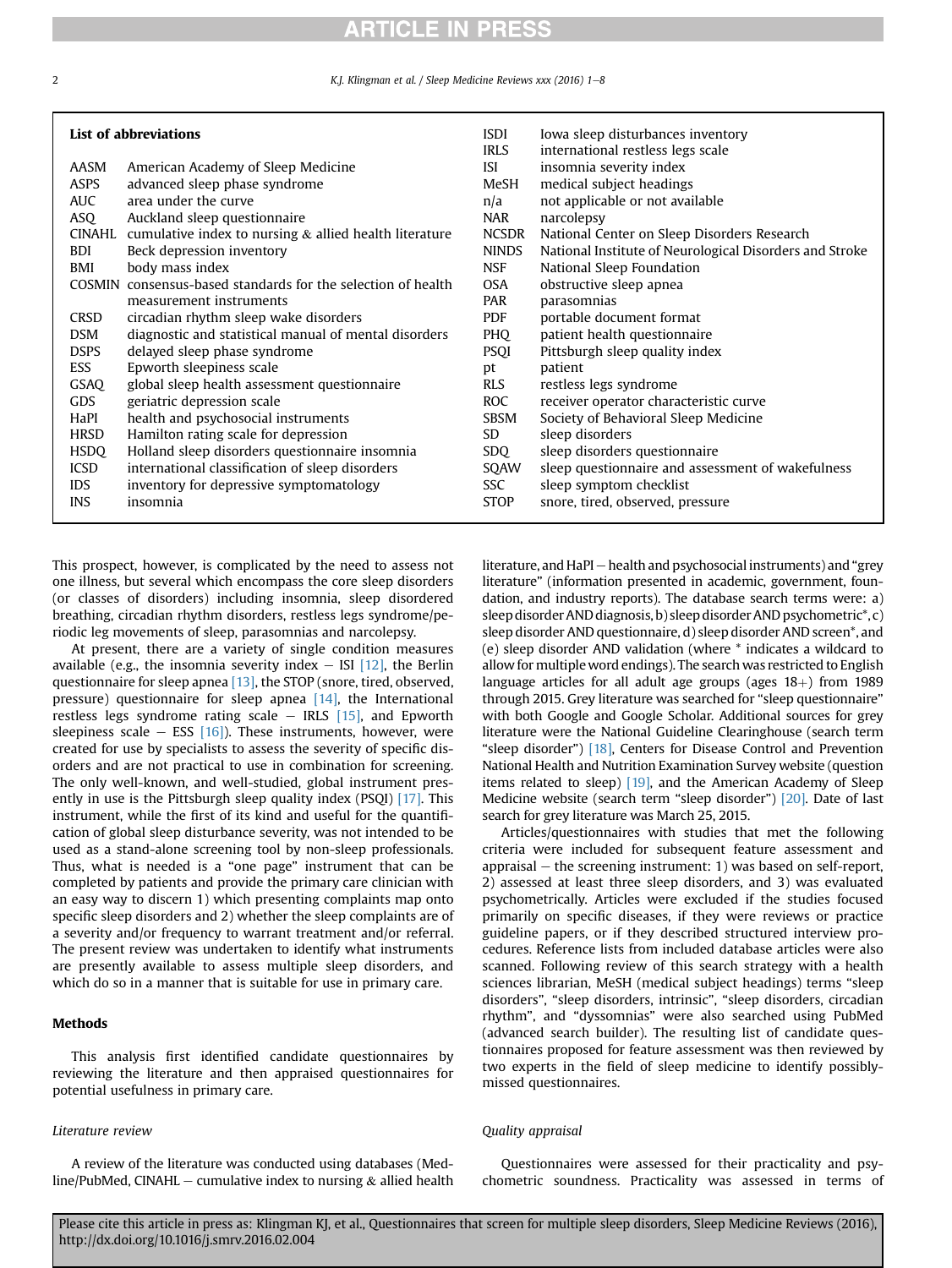instrument comprehensiveness and brevity. Psychometric soundness was assessed in terms of the manner in which the instrument was constructed and whether or not the instrument was evaluated for validity. Practicality was preferentially weighted in the scoring strategy. A total of 14 points were possible for each instrument, with six points possible for comprehensiveness, four points possible for brevity, and four points possible for psychometric soundness. Appraisal scores were assigned by consensus of first and third authors.

#### Practicality

For the comprehensiveness assessment, questionnaires were scored one point for each of the six intrinsic sleep disorders assessed. Brevity was scored on a weighted three point scale: four points for questionnaires with  $\leq$ 20 items; two points for questionnaires of between 20 and 25 items; and zero points for questionnaires larger than 25 items. The 25 item limit (and the scoring for comprehensiveness) was adopted based on the following rationale. Given that single-disorder screeners utilize up to nine items to assess for one disorder (e.g., the PHQ-9 [\[11\]\)](#page-7-0), it could be argued that up to nine questions per disorder should be allowed for a multi-disorder screener. In the present case this would suggest that a screener for the six intrinsic sleep disorders would be up to 54 items in length. An instrument of this size, however, would be expected to take between 27 and 54 min to complete. Given that patients typically wait about 15 min before a primary care appointment [\[21\]](#page-7-0), a questionnaire of this length would not be practical. Given that some amount of time must also be set aside for other pre-visit paperwork and/or assessments, a reasonable estimate for the amount of time available would be approximately  $10-15$  min. This being the case, and working backwards from the time allowed (and given that each item on a questionnaire takes about 30 s to complete [\[22\]](#page-7-0) [varying with the questionnaire format]), it follows that the maximum number of items for a multi disorder sleep screener would be about 25 items. Given this framework, the scoring system for brevity utilized a threshold of 25 items.

#### Psychometric soundness

In order to provide a broad assessment of whether questionnaires were based on solid methods of construction and validation, four yes/no questions were used to characterize each instrument.

- 1) Were all of the items standardized, i.e., adopted from previously established instruments or ratified by recognized expert consensus panels?
- 2) Was an effort made to streamline the instrument using a statistical technique (such as, confirmatory factor analysis or a logistic regression, for example, where items with low weightings were eliminated)?
- 3) Was the item cluster (subscale) for each diagnosis shown to be relatively sensitive and specific for the target disorder, i.e., did the authors provide true/false positive rates, sensitivity/specificity rates, and/or ROC/area under the curve (AUC) analyses?
- 4) Was the instrument evaluated for sensitivity to change in patient status, i.e., spontaneous recovery or treatment-related symptom improvement?

#### Results

#### Literature review results

As can be seen in [Fig. 1,](#page-3-0) 2812 articles were reviewed (2398 from databases and 414 from grey literature), 2805 were excluded and seven full-text articles that met the inclusion/exclusion criteria were assessed and reviewed further. The expert consultants identified additional screening tools, but these did not cover three or more sleep disorders and so were not considered in the final review. Results using the additional librarian-suggested MeSH terms with PubMed (advanced search builder) yielded no new inclusion candidates. The seven questionnaires identified were: 1) Auckland sleep questionnaire (ASQ) [\[23\],](#page-7-0) 2) global sleep assessment questionnaire (GSAQ) [\[24\],](#page-7-0) 3) Holland sleep disorders questionnaire (HSDQ) [\[25\]](#page-7-0), 4) ISDI (Iowa sleep disturbances inventory (ISDI)  $[26]$ , 5) sleep disorders questionnaire (SDQ)  $[27]$ , 6) sleep-50 [\[28\],](#page-7-0) and 7) sleep symptom checklist (SSC) [\[22\]](#page-7-0). [Table 1](#page-4-0) summarizes the number of items, response options, number of covered sleep disorders, and time period required for each of the seven questionnaires. Summary information for each of the seven instruments is provided below (instruments are reviewed in alphabetic order).

#### Auckland sleep questionnaire (ASQ)

The ASQ [\[23\]](#page-7-0) comprises 30 items and is arrayed over six pages. Items included are questions regarding demographics, general health conditions, work schedule, drug and alcohol usage, menopausal status, anxiety and depression, along with sleep-related questions. The format for the sleep-related questions is a mixture of short answer write-ins, yes/no checkboxes, and multiple choice options. The sleep items address symptoms that are associated with insomnia, obstructive sleep apnea, restless legs syndrome, circadian rhythm disorders (delayed sleep phase), and parasomnias (nightmares, sleep walking, sleep talking). For the sleep items, the timeframe of interest is not specified, though for anxiety and depression the queries pertain to the last two weeks. The ASQ clusters items into components titled insomnia, mood, obstructive sleep apnea, delayed sleep phase disorder, and parasomnias. Sleeprelated questions were based on the 2001 version of international classification of sleep disorders (ICSD) [\[29\]](#page-7-0); clustering of items was based on expert opinion. Reported values of sensitivity and specificity for insomnia, obstructive sleep apnea, delayed sleep phase disorder, and parasomnias were based on an expert opinion (an indepth interview by a psychiatrist trained in sleep disorders).

#### Global sleep assessment questionnaire (GSAQ)

The GSAQ [\[24\]](#page-7-0) comprises 11 items in grid format with responses on a single page. The top of the page includes queries regarding age, sex, height, weight, and employment status (not included in the 11 item count). Each of the 11 sleep items is constructed as a question next to a row of checkbox response options regarding symptom frequency over the last four weeks (never, sometimes, usually, and always). The 11 items cover mood, life activities and medical issues as they relate to sleep, along with symptoms associated with insomnia, obstructive sleep apnea, restless legs syndrome/periodic limb movement, and parasomnias. Note: the paper introducing the instrument suggested that the scale also covers circadian rhythm disorders. This is true to the extent that the header contains information about shift work and jet lag. This said, the more standard intrinsic sleep disorders of delayed and advanced sleep phase are not captured. Item construction was based on expert opinion. An initial list of items was screened using logistic regression and then decreased to the final item set based on confirmatory multivariable regression. Sensitivity and specificity values for insomnia, obstructive sleep apnea, restless legs syndrome/periodic limb movement, and parasomnias were based on clinical assessments (the judgment of expert sleep clinicians). AUC receiver operator characteristics were used to determine scale cut-points.

### Holland sleep disorders questionnaire (HSDQ)

The HSDQ [\[25\]](#page-7-0) comprises 32 items arrayed over four pages. The top half of the first page provides instructions for filling out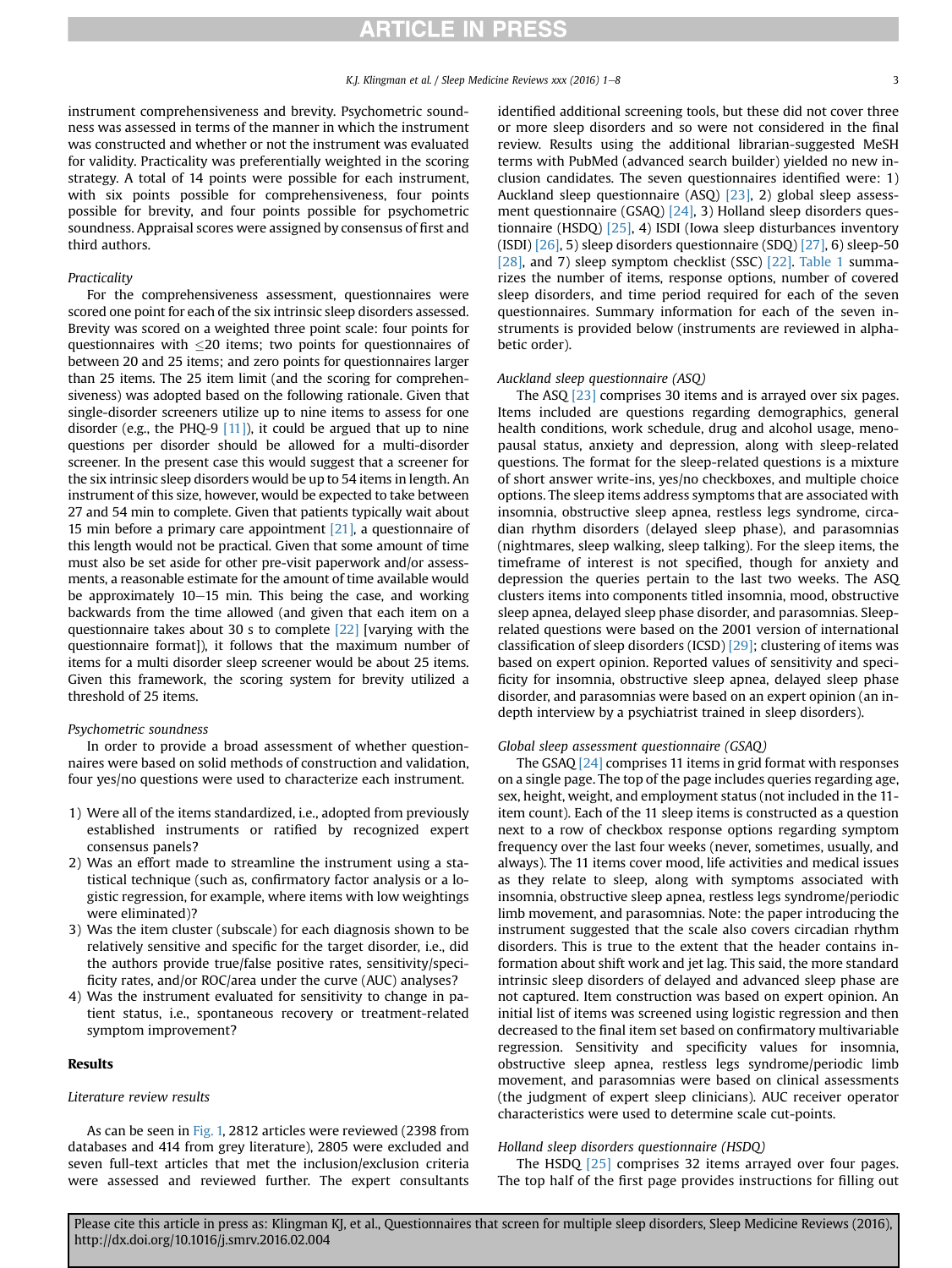<span id="page-3-0"></span>

4 K.J. Klingman et al. / Sleep Medicine Reviews xxx (2016) 1–8



**KEY**: "Excluded" means less than three sleep disorders covered by tool or tool not patient self-report numerically scorable questionnaire or designed for individuals with specific comorbidity or population not community-dwelling or population not adult.

Fig. 1. Sleep disorders screening questionnaire literature search data extraction  $-$  candidates for additional appraisal of practice related features and psychometric qualities. Articles were counted according to the number of tools on which they reported (e.g., a reference that reported on three screening tools was tabulated as three "articles". Grey literature sources were identified via Google Scholar, Agency for Healthcare Research and Quality [\[18\],](#page-7-0) Centers for Disease Control and Prevention [\[19\]](#page-7-0) & American Academy of Sleep Medicine [\[20\].](#page-7-0)

the form and lists the meaning of the response choice numbers. Each item is a short statement next to a row of five numbers; subjects circle the number representing the extent to which statements apply to them. The five numbers correspond to  $1 =$  not at all applicable,  $2 =$  usually not applicable,  $3$  = applicable at times,  $4$  = usually applicable, and  $5 =$  applicable. The timeframe of interest was specified as being within the last three months. Each item was constructed based on expert opinion and was framed according to ICSD-2 [\[30\]](#page-7-0) diagnostic criteria for insomnia, sleep disordered breathing, restless legs syndrome/periodic leg movement disorder, circadian rhythm sleep disorders, and parasomnias. While questions related to excessive sleepiness and sleep attacks are included, there are no items related to the remaining defining symptoms of narcolepsy (cataplexy, sleep paralysis, and hypnagogic or hypnopompic hallucinations). HSDQ development began with 40 items which were then pared down to 32 items using factor analysis and reliability data. Confirmatory factor analysis was used to check item grouping. Receiver operator characteristics analyses were used to determine cut-point scores for each of the six subscales, with the comparators being: a) diagnosis provided by sleep center for sleep center patients, and b) absence of sleep disorders (for the control group) based on experts' knowledge of the subjects recruited as controls.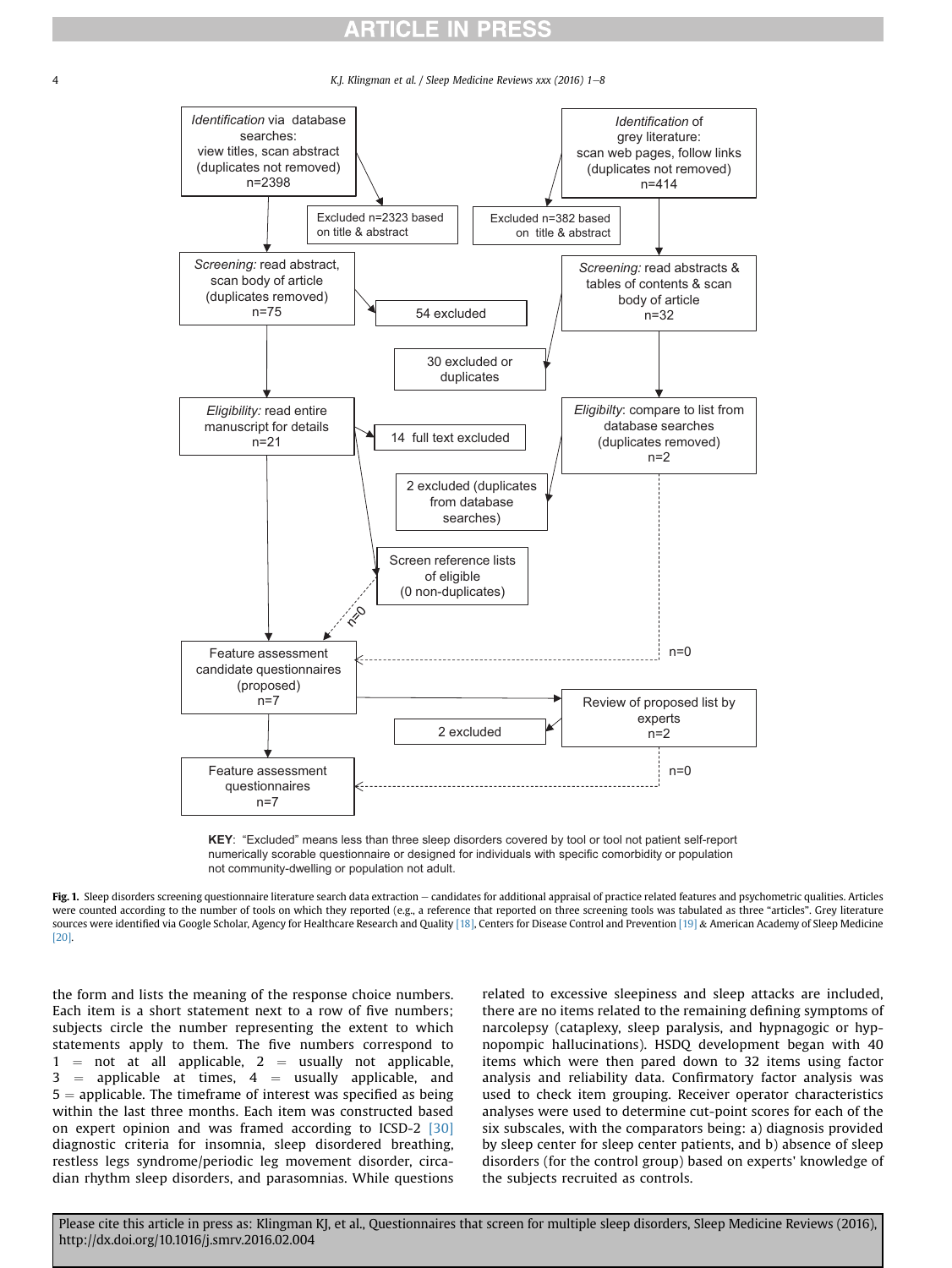#### K.I. Klingman et al. / Sleep Medicine Reviews  $xxx(2016)$  1–8  $5$

<span id="page-4-0"></span>

| æл |  |
|----|--|
|----|--|

|  |  |  | Summary of comprehensiveness, brevity, and time period assessed of sleep disorders screening questionnaires. |  |
|--|--|--|--------------------------------------------------------------------------------------------------------------|--|
|  |  |  |                                                                                                              |  |

| Ouestionnaire                                                                | # of items: response choices | #Sleep disorders    | Time period assessed |
|------------------------------------------------------------------------------|------------------------------|---------------------|----------------------|
| <b>ASQ</b> (2011) [23] Auckland sleep questionnaire                          | 30: yes/no                   | 4: I, O, P, C       | Not specified        |
| <b>SSC</b> (2008) [22] Sleep symptom checklist                               | $21:0-3^a$                   | $3f$ I. O. R        | Past month           |
| <b>SDQ</b> (1994) [27] Sleep disorders questionnaire                         | $175:1-5^b$                  | 3: 0. N. R          | Past six months      |
| <b>HSDQ</b> (2013) $\left[25\right]$ , Holland sleep disorders questionnaire | $32:1-5^c$                   | 5: I, O, R, P, C    | Past three months    |
| <b>ISDI</b> (2010) [26] Iowa sleep disturbances inventory                    | 86: yes/no                   | $3g$ I. R. P        | Not specified        |
| <b>GSAQ</b> (2002) [24], Global sleep assessment questionnaire               | 11: $0 - 4^d$                | 4: I, O, R, P       | Last four weeks      |
| <b>Sleep-50</b> $(2005)$ $[28]$                                              | 50: $1-4^e$                  | 6: I, O, N, R, P, C | Last four weeks      |

Abbreviations: C - circadian rhythm sleep wake disorders; DSM-diagnostic and statistical manual of mental disorders; I - insomnia; ICSD - international classification of sleep disorders; N - narcolepsy; O - OSA; P - parasomnias; R - restless legs syndrome; SD - sleep disorder.

Notes:

 $^a$  Severity 0-3.

<sup>b</sup> Never [strongly disagree], rarely [disagree], sometimes [not sure], usually [agree], always [agree strongly].

Not at all applicable, usually not applicable, applicable at times, usually applicable, applicable.

<sup>d</sup> Never, sometimes, usually, always.

Not at all, somewhat, rather much, very much.

Three SDs covered but grouped into non-SD-specific factors.

<sup>g</sup> Three SDs covered but grouped into non-SD-specific factors.

### Iowa sleep disturbances inventory (ISDI)

The ISDI [\[26\]](#page-7-0) comprises 86 items arrayed over six pages. Each item is a short statement next to which subjects check true or false. The timeframe of interest (regarding the incidence of symptoms) is not specified. The 86 items were pared down from large item pool of more than 3000 items (crafted by sleep disorders specialists at the University of Pittsburgh). The items were crafted to assess sleep disorders as defined by the ISCD-2 [\[30\]](#page-7-0) and the DSM-IV (diagnostic and statistical manual of mental disorders) [\[31\]](#page-7-0). An exploratory factor analysis was used to select the final item set and as a starting point for item clustering. Extensive statistical analyses (additional factor analyses and regressions) were performed with multiple subject samples to determine the ten factor structure (nightmares, insomnia, fatigue, fragmented sleep, non-restorative sleep, anxiety at night, light sleep, movement at night, sensations at night, excessive sleep, and irregular schedule) which was then clustered into two higher order constructs. Correlation coefficients were calculated for the ISDI symptom clusters and other established questionnaires (e.g., Epworth sleepiness scale and the PSQI) to assess the validity of the ISDI.

#### Sleep disorders questionnaire (SDQ)

The SDQ [\[27\]](#page-7-0) comprises 175 items arrayed over 12 pages. The first 152 questions are short statements next to a row of numbers 1–5 (never [strongly disagree], rarely [disagree], sometimes [not] sure], usually [agree], always [agree strongly]), while the remaining 23 items are five level quantitative multiple choice questions (i.e., regarding frequencies, time intervals, incident rates, etc.). The time frame for all questions was the "past six months". Items were extracted from an earlier sleep disorder screener (the SQAW) by the same author group and then reworded based on expert opinion. Item content covers sleep apnea, restless legs syndrome/periodic limb movement disorder, and narcolepsy, as well as a general category denoted as psychiatric sleep disorder. Item grouping was determined by multivariate analysis. Cut-point scores were determined by receiver operator characteristics (ROC) analyses, with sensitivity and specificity values reported. ROC results and reported values of sensitivity and specificity were based on presence of sleep disorders determined by polysomnography or multiple sleep latency tests and absence of sleep disorders (in healthy controls) determined by expert interviews.

#### Sleep-50

As the name implies, this instrument comprises 50 items. Each item is a short statement which the subject may endorse on a 4point-scale (1 [not at all], 2 [somewhat], 3 [rather much], and 4 [very much]). The time frame for all questions was the "past four weeks". The statements and scales are aligned in columns (a grid format) with responses arrayed over two pages. Items were based on expert opinion to cover DSM-IV [\[31\]](#page-7-0) criteria for sleep disorders. Additionally, the instrument includes statements regarding potential moderating factors (e.g., questions re: common sleep hygiene infractions, mood disturbance, sleep effort and preoccupation, etc.). The instrument assesses for insomnia, obstructive sleep apnea, narcolepsy, restless legs syndrome, circadian rhythm disorders, and parasomnias. Items were initially grouped according to their respective sleep disorders. Principal components analysis was then used to guide a slight readjustment in clustering. Cut-point scores for each of the subscales was selected to give optimal sensitivity and specificity based on sleep clinic diagnoses via polysomnography, detailed physical/psychiatric history, sleep diaries, and unstructured interviews.

## Sleep symptom checklist (SSC)

The SSC [\[22\]](#page-7-0) comprises 21 items in grid format arrayed over one page. Each item is a symptom term (e.g., insomnia) or phrase (e.g., waking often to urinate) which the subject may endorse on a 4 point-scale with respect to severity ( $0 =$  not at all,  $1 =$  mildly,  $2 =$  moderately,  $3 =$  very). The time frame for all questions was the "past month". Items were constructed based on expert opinion informed by previously published sleep diaries and earlier studies of geriatric sleep issues to cover insomnia, restless legs syndrome and obstructive sleep apnea. Additional items were included to assess for the daytime consequences of sleep disturbance. Factor analysis was used to group items into four components: insomnia, daytime aspects (daytime consequences of sleep disturbance), sleep disorder (any form of sleep disturbance), and psychological maladjustment (e.g., depression and anxiety). Polysomnography was utilized to establish presence or absence of sleep disorders. Scores on the four component subscales were correlated with presence or absence of each of the sleep disorders as assessed with polysomnography.

#### Quality appraisal results

None of the identified questionnaires scored 14 out of 14 possible points. [Table 2](#page-5-0) provides the scores for each of the seven questionnaires for comprehensiveness, brevity, and for each of the four questions pertaining to psychometric soundness. Only the sleep-50 was found to assess for all six of the intrinsic sleep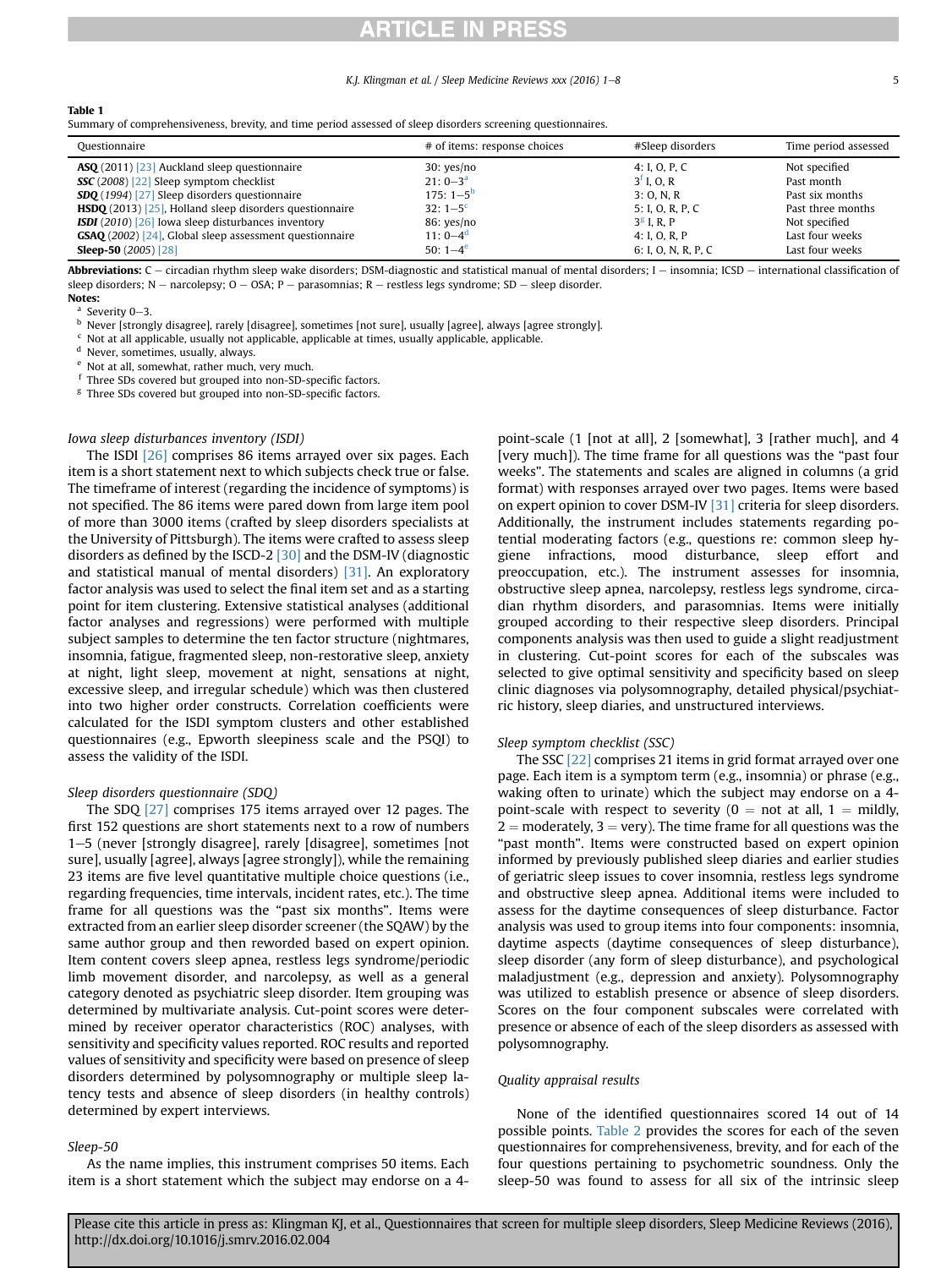<span id="page-5-0"></span>

6 **K.J. Klingman et al. / Sleep Medicine Reviews xxx** (2016) 1–8

#### Table 2

Overall quality appraisal of multi sleep disorders screening questionnaires

| Feature                                                                                                                                                                                                                                                          |                                                                  |                                               | Ouestionnaire<br>/ $1^{st}$ author                                                      |                                                                                  |                                                                       |                                                                      |                           |
|------------------------------------------------------------------------------------------------------------------------------------------------------------------------------------------------------------------------------------------------------------------|------------------------------------------------------------------|-----------------------------------------------|-----------------------------------------------------------------------------------------|----------------------------------------------------------------------------------|-----------------------------------------------------------------------|----------------------------------------------------------------------|---------------------------|
|                                                                                                                                                                                                                                                                  | ASQ (2011)<br>[24]<br>Auckland<br>Sleep<br>Questionnaire Symptom | SSC<br>(2008)<br>$[23]$<br>Sleep<br>Checklist | SDQ (1994)<br>$[28]$<br>Sleep<br><b>Disorders</b><br><i><u><b>Ouestionnaire</b></u></i> | HSDQ (2013)<br>[26]<br><b>Holland Sleep</b><br><b>Disorders</b><br>Ouestionnaire | ISDI (2010)<br>[27]<br>Iowa Sleep<br><b>Disturbances</b><br>Inventory | GSAQ (2002)<br>$[25]$<br>Global Sleep<br>Assessment<br>Ouestionnaire | SLEEP-50<br>$(2005)$ [29] |
|                                                                                                                                                                                                                                                                  | Arroll                                                           | <b>Bailes</b>                                 | Douglass                                                                                | Kerkhof                                                                          | Koffel                                                                | Roth                                                                 | Spoormaker                |
| Comprehensiveness <sup>a</sup>                                                                                                                                                                                                                                   |                                                                  | 3                                             | 3                                                                                       | 5                                                                                | 3                                                                     | 4                                                                    | 6                         |
| <b>Brevity</b> <sup>b</sup>                                                                                                                                                                                                                                      |                                                                  | 2                                             | 0                                                                                       | 0                                                                                | 0                                                                     | 4                                                                    |                           |
| Were all of the <b>items standardized (for wording)</b> , i.e., adopted from 0<br>previously established instruments or ratified by recognized expert<br>consensus panels? <sup>c</sup>                                                                          |                                                                  | $\Omega$                                      | $\Omega$                                                                                | $\mathbf{0}$                                                                     | $\bf{0}$                                                              | $\Omega$                                                             | 0                         |
| Was an effort made to <b>streamline the instrument using a statistical</b> 0<br><b>technique</b> (such as, confirmatory factor analysis or a logistic<br>regression, for example, were items with low weightings were<br>eliminated $)$ ? <sup>c</sup>           |                                                                  | $\mathbf{0}$                                  |                                                                                         |                                                                                  |                                                                       |                                                                      |                           |
| Was the item cluster (subscale) for each diagnosis shown to be<br>relatively sensitive and specific for the target disorder, i.e., did the<br>authors provide true/false positive rates, sensitivity/specificity<br>rates, and/or ROC/AUC analyses? <sup>c</sup> |                                                                  | $\Omega$                                      |                                                                                         |                                                                                  | $\Omega$                                                              |                                                                      |                           |
| Was the instrument evaluated for sensitivity to change in patient 0<br>status, i.e., spontaneous recovery or treatment-related symptom<br>improvement? <sup>c</sup>                                                                                              |                                                                  | $\Omega$                                      | $\Omega$                                                                                | $\Omega$                                                                         | $\Omega$                                                              | $\Omega$                                                             | $\Omega$                  |
| Grand Total <sup>d</sup>                                                                                                                                                                                                                                         | 5                                                                | 5.                                            | 5                                                                                       | 7                                                                                | 4                                                                     | 10                                                                   | 8                         |

Notes:

<sup>a</sup> one point per intrinsic sleep disorder

 $b > 25$  items – zero points, 20-25 items – two points, <20 items – four points

zero points if no, one point if yes

<sup>d</sup> up to 14 points

disorders and only the SSC and GSAQ were deemed to be brief. Most of the questionnaires had solid foundations in two of the psychometric areas: a) streamlining the number of items and grouping them into clusters (or subscales) and b) assessment of subscale predictions against target disorders. None of the questionnaires utilized standard item queries or were evaluated for their sensitivity to change in patient status. The highest composite score was for the GSAQ (score  $= 10$ ) followed by the sleep-50 (score  $= 8$ ).

## Discussion

Seven self-report questionnaires were identified that assess for three or more of the six core intrinsic sleep disorders. While none of the questionnaires scored well for both comprehensiveness and brevity, the GSAQ scored highest overall for the quality appraisal. The GSAQ [\[24\]](#page-7-0) is therefore identified as the most suitable instrument for use as a screener for primary care. The relative merits of the GSAQ are explicated below.

## Strengths and limitations of the GSAQ

The primary strengths of the GSAQ  $[24]$ , in addition to efficiency and comprehensiveness, are its physical layout and the effort to embrace factors that may predispose, precipitate, or perpetuate sleep disturbance (i.e., pain, medications, mood disturbance, etc.). The physical layout of the GSAQ is in many ways ideal because it: 1) is presented on a single page; 2) has a header that contains pertinent information regarding patient characteristics (e.g., age, sex, height and weight, work status, and work shift); 3) lays out symptom complaints within a grid that allows for easy patient response and clinician interpretation (i.e., the more checkboxes on the right the more sleep disorders morbidity); and 4) arrays relevant symptomatology by row where each row corresponds to either a specific sleep disorder or the report of impaired daytime function. Finally, the GSAQ [\[24\]](#page-7-0) also covers daytime impairment and insufficient sleep disorder (items 3 and 4).

The primary limitations of the GSAQ [\[24\]](#page-7-0), given the present review criteria, are that 1) it does not allow for the detection of circadian rhythm disorders (DSPS/ASPS) and narcolepsy and 2) its reliability (content and construct validity) is less well developed than most of the other instruments (See Table 2). With respect to circadian rhythm disorders, the omission of this class of sleep disorders with such questions as "I sleep better if I go to bed before 21:00 h and wake up before 4:30 h" may have been intentional as the items in the header of the instrument regarding work shift may have been thought to be adequate proxy questions. With respect to narcolepsy, the omission of this sleep disorder from a primary care screener may have been (and may still be) viewed as less problematic based on the fact that narcolepsy is a rare disorder (esti-mated prevalence of 1/3000 [\[32\]](#page-7-0)). Thus, it may not be critical that this be assessed by primary care practitioners. This said, the ramifications of not screening for an infrequently occurring disorder needs to be considered. Narcolepsy, while admittedly rare, has a profound impact on the health and wellbeing of the affected individual and this may warrant the addition of two to four questions to screen for this disorder.

Extending beyond the present criteria, the GSAQ [\[24\]](#page-7-0) has some significant untapped potential. First, the four item response selection is arrayed qualitatively (never, sometimes, usually, and always). While this has the advantage of having general meaning, the variance in interpretation between individuals may be problematic. For example, some may interpret "sometimes" as once every few months, others once every few weeks, and still others may interpret sometimes as once a week. This problem with interpretation might be avoided if the response selections were set to frequencies of clinical relevance (and this might also aid in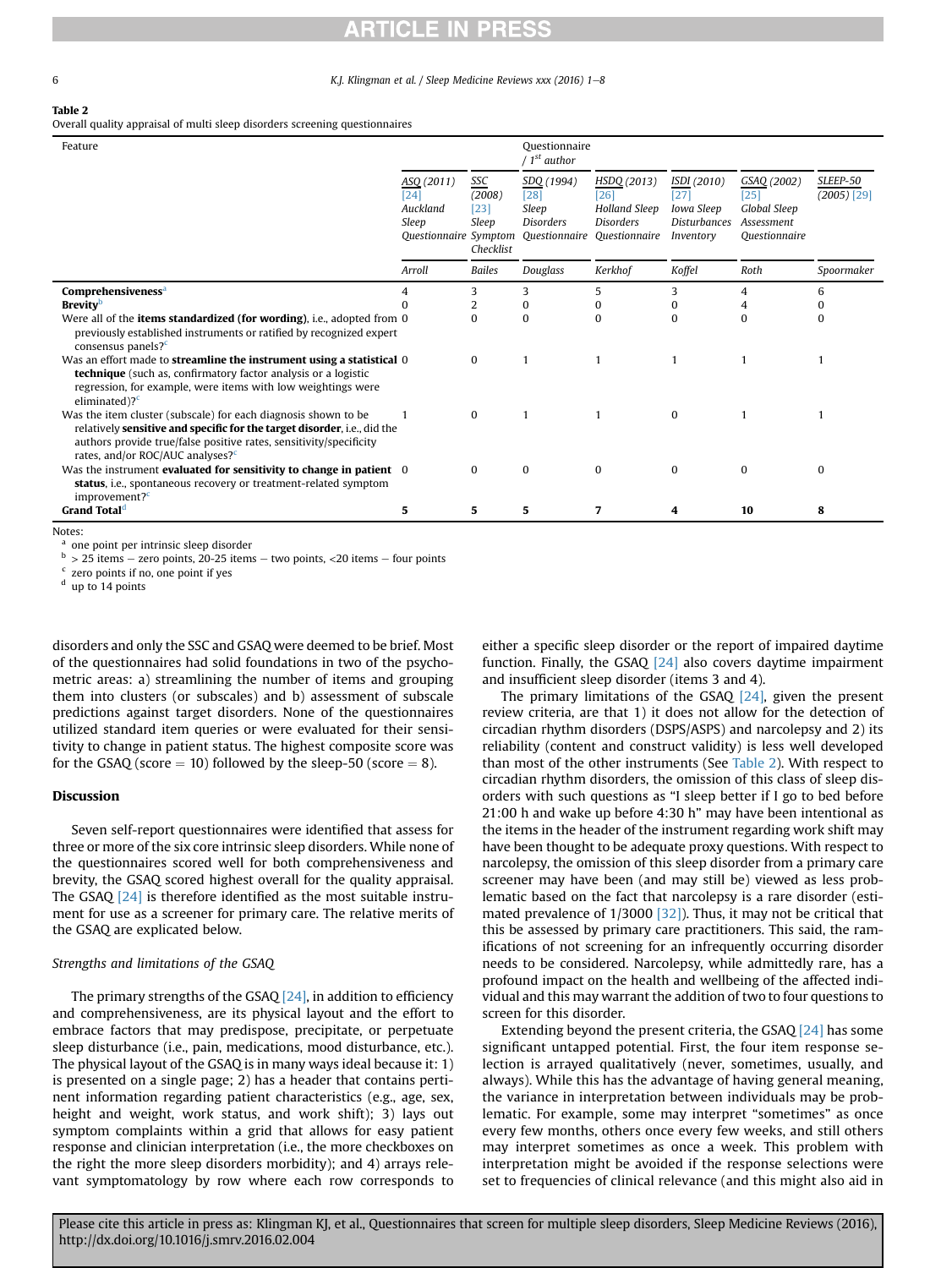the determination of the clinical significance of the endorsement and provide a way to assess severity). For example, "never" could be changed to "rarely" and each qualitative term could be anchored (incidence per unit time) where: "Rarely" refers to less than once a month, "Sometimes" refers to once every two to four weeks, "Usually" refers to weekly, and "Always" refers to more than three times per week. Further, extending the scale to a five item response could provide for the differentiation between three to five times per week and more than five times per week, allowing for a reasonable way of scaling symptom severity. Second, the item responses are not assigned numeric values. If zero to five numbering was used for each of the four responses, this would allow for a cumulative morbidity index. Third, the instrument was designed to take into account "the past four weeks". While this provides a very reasonable time frame for the estimation of what constitutes persistent symptomatology, it does not allow for the distinction between acute and chronic forms of the various sleep disorders. While not easily done within the given format, an additional checkbox per symptom regarding chronicity would allow clinicians to make judgments about whether recent life/health changes precipitated the observed sleep disorders symptom and/or about whether or not to initiate, or to make a referral for, treatment (e.g., a checkbox for "This has been true for the last three or more months").

Given that the GSAQ  $[24]$  represents the best possible screener available, dissemination of this instrument to primary care practice will likely provide clinicians the ability to engage in early detection and the initiation of treatment to prevent the adverse effects of untreated sleep disorders. Widespread dissemination of the GSAQ [\[24\],](#page-7-0) however, will need to be supplemented with the provision of treatment and/or specialist referral guidelines. Several resources for this purpose are readily available and should be provided as part of the dissemination process including (but not limited to) information regarding how to access on-line practice and treatment guidelines, sleep center locations and contact information, and provider directories  $[33-36]$  $[33-36]$  $[33-36]$  In addition, primary care clinicians should be provided access to patient education materials that can be provided prior to the initiation of treatment or referral  $[37-40]$  $[37-40]$ .

## Limitations of this review

The search strategy for identifying questionnaires may have limited scope of the results. Key items may have been missed by including only those articles written in English using three medical/ nursing databases; grey literature items may also have been missed, e.g., by not purposefully searching websites others may consider promising. Conclusions regarding psychometrics may be limited by having only examined introductory articles.

The brevity (number of items) criterion used for assessing instruments may not be reasonable. Although based on available estimates of time to complete questionnaires and typical times spent waiting prior to primary care visits, the conversion of that information into a limit of 25 items was, in the end, arbitrary and therefore open to debate. A better method of judging brevity of an instrument might have been to measure completion times by representative patients in typical primary care settings. Making such measurements was, however, considered outside the scope of this review. It may be beneficial for future instrument developers to report completion time data for the benefit of practitioners and as a benchmark for other developers.

The weighting of the assessment criteria for appraising the questionnaires may also seem arbitrary. Each of the three categories, i.e., comprehensiveness (six points), brevity (four points), and psychometric soundness (four points), contributed about equally to the overall appraisal of the instruments evaluated here,

however with 10 points allocated to comprehensiveness and brevity (vs. four points for psychometric soundness), the overall evaluation is biased towards the first two factors. It could be argued, however, that the weighting could have been operationalized in a different manner, e.g., psychometric soundness (as a guarantee of the accuracy of the instruments) could and should have been substantially expanded so that this factor would represent the primary consideration regarding instrument quality. We elected to adopt the former strategy (emphasize comprehensiveness and brevity) given that 1) this is what will allow for feasibility of use in primary care, and 2) that the psychometric soundness of a screener seems less important given that further evaluation is likely following screening.

### Conclusion

While the GSAQ [\[24\]](#page-7-0) represents the best available screening tool for primary care practice, further development is needed. Development should take into account the need for such instruments to: efficiently assess for the full complement of intrinsic sleep disorders (including insufficient sleep disorder); acquire the basic demographic information that is relevant for assessment (age, sex, BMI, presence/absence of bed partner, work status and shift); provide for an assessment of the daytime consequences of disturbed sleep (including but not limited to daytime sleepiness); include scales that are anchored to clinically relevant frequencies (e.g., days per week); account for the temporal course of the presenting symptoms (i.e., at least the distinction between acute and chronic forms of the various sleep disorders); and provide for the quantification of cumulative sleep disorders morbidity.

## Practice points

This review has identified a questionnaire (the GSAQ) which screens for multiple sleep disorders that:

- encompasses most of the core intrinsic sleep disorders;
- requires minimal time for patients to complete;
- provides evidence of psychometric soundness;

This instrument assesses insomnia, obstructive sleep apnea, restless legs syndrome and parasomnias in eleven questions.

#### Research agenda

Further development of a questionnaire to screen for multiple sleep disorders will incorporate:

- query timeframes that mimic diagnostic criteria;
- response options anchored to clinically relevant frequencies;
- format and layout that are easily completed by patients and interpreted by providers;
- basic demographic information (age, sex, BMI, presence/ absence of bed partner, work status and shift) and limited data regarding sleep sufficiency and the daytime consequences of sleep disturbance.